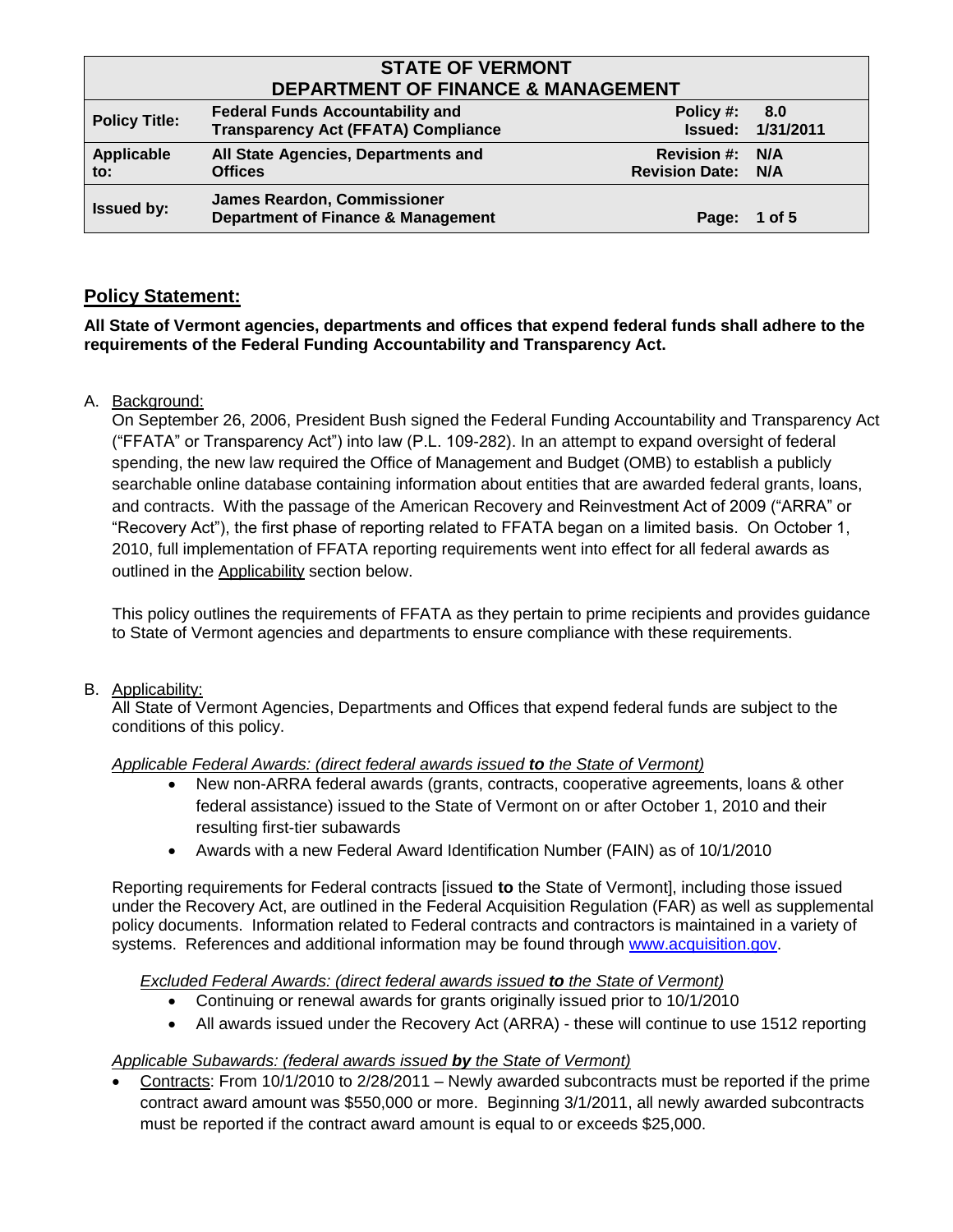# **STATE OF VERMONT DEPARTMENT OF FINANCE & MANAGEMENT**

| DEFARTMENT OF FINANCE & MANAGEMENT |                                                                                       |                                              |                                 |
|------------------------------------|---------------------------------------------------------------------------------------|----------------------------------------------|---------------------------------|
| <b>Policy Title:</b>               | <b>Federal Funds Accountability and</b><br><b>Transparency Act (FFATA) Compliance</b> | Policy #:                                    | 8.0<br><b>Issued: 1/31/2011</b> |
| Applicable<br>to:                  | All State Agencies, Departments and<br><b>Offices</b>                                 | Revision #: N/A<br><b>Revision Date: N/A</b> |                                 |
| <b>Issued by:</b>                  | <b>James Reardon, Commissioner</b><br><b>Department of Finance &amp; Management</b>   | Page: 2 of 5                                 |                                 |

- Grants: All subgrants equal to or in excess of \$25,000 awarded on or after 10/1/2010.
	- $\circ$  If a subgrant award initially exceeds \$25,000 but is later amended to below \$25,000, it must continue to be reported under the Transparency Act.
	- $\circ$  If a subgrant award is initially below \$25,000 but subsequent amendments increase the award amount over \$25,000, it must be included as of the date the award equals or exceeds \$25,000.

### Excluded Subawards:

- Awards less than \$25,000 (See *Applicable Subawards* above for requirements regarding amended subgrants.)
- Awards to individuals
- Awards to entities with a gross income, from all sources, of less than \$300,000 in the previous tax year
- Awards that if reported would disclose classified information
- Awards otherwise excluded by a federal agency

### C. Definitions:

*Federal Awards* – Awards received by the State of Vermont (designated as the prime recipient) directly from the Federal government

*First-tier subawards* – Subawards issued by the prime recipient to subrecipients or contractors.

*Lower-tier subawards* – Subawards issued by first-tier recipients to their own subrecipients or contractors. These subawards are **not** subject to Transparency Act reporting.

*Prime Recipient* – The recipient of a direct federal award. In this case, it means State of Vermont agencies, departments and offices. Federal awards received by the State of Vermont from non-federal agencies are **not** subject to Transparency Act reporting.

*Subawards* – Subawards are defined by the Office of Management and Budget (OMB) in their August 27, 2010 memorandum "as either subcontracts or grants-specific subawards."

- A "subcontract," means a subcontract awarded directly by a contractor to furnish supplies or services (including construction) for performance of a prime contract, but excludes supplier agreements with vendors [. . .] that would normally be applied to a contractor's general and administrative expenses or indirect cost.
- For grants, a "subaward" means a legal instrument to provide support for the performance of any portion of the substantive project or program for which you received this [Federal] award." In other words, subawards that pursue or carryout the purposes of the prime award are considered subawards for the purposes of FFATA reporting.
- The term "subaward" **does not include** procurement of property and services needed to carry out the project or program.
- A subaward may be provided through any legal agreement, including an agreement that the prime recipient or sub-recipient considers a contract.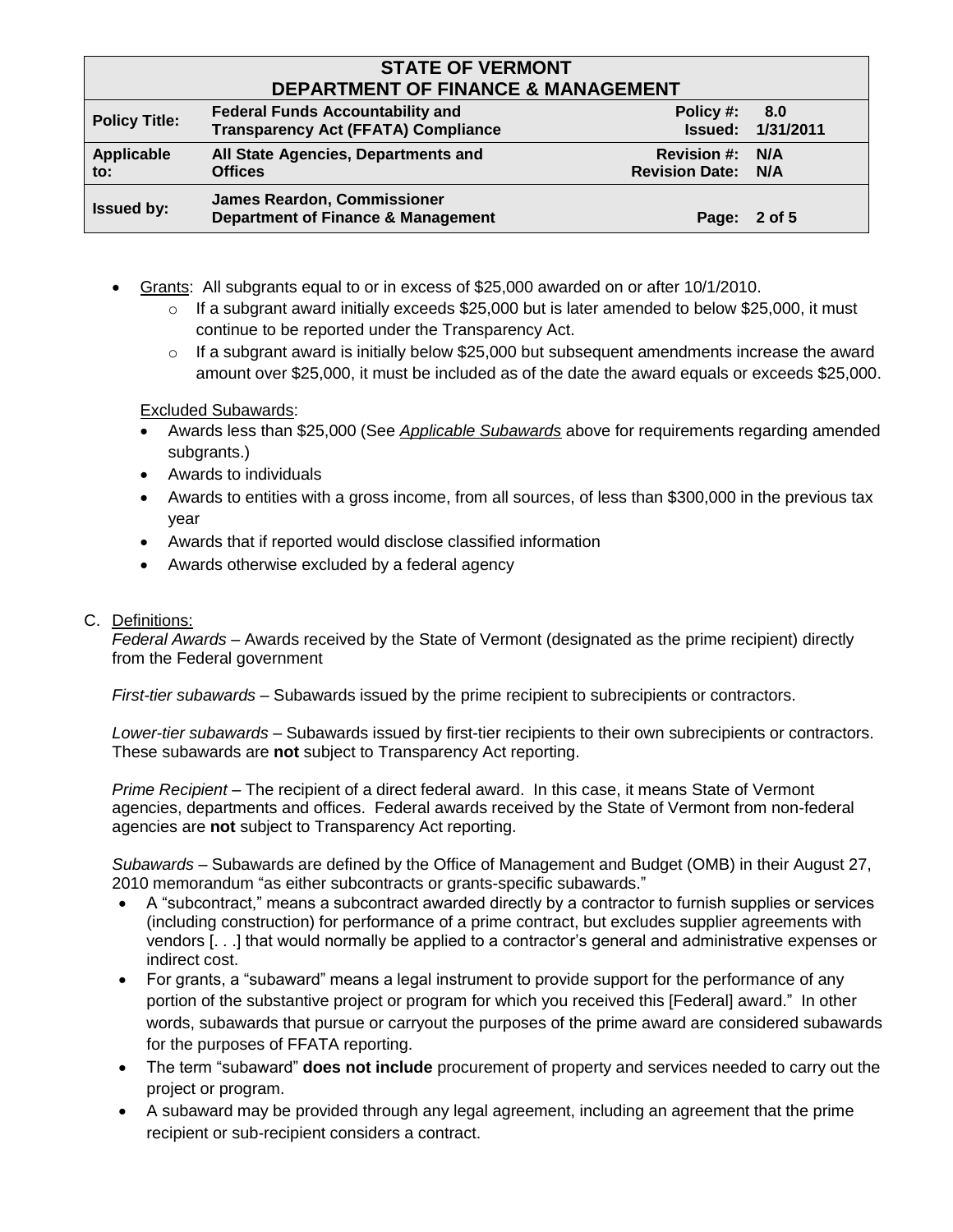# **STATE OF VERMONT DEPARTMENT OF FINANCE & MANAGEMENT**

| PLI ANTIJILINI VI TIINAINVE & IJIANAVEIJIEN I |                                                                                       |                                                     |                                 |
|-----------------------------------------------|---------------------------------------------------------------------------------------|-----------------------------------------------------|---------------------------------|
| <b>Policy Title:</b>                          | <b>Federal Funds Accountability and</b><br><b>Transparency Act (FFATA) Compliance</b> | Policy #:                                           | 8.0<br><b>Issued: 1/31/2011</b> |
| Applicable<br>to:                             | All State Agencies, Departments and<br><b>Offices</b>                                 | <b>Revision #: N/A</b><br><b>Revision Date: N/A</b> |                                 |
| <b>Issued by:</b>                             | <b>James Reardon, Commissioner</b><br><b>Department of Finance &amp; Management</b>   | Page: 3 of 5                                        |                                 |

## D. Minimum Requirements:

- Prime recipients must register their DUNS number into the Central Contractor Registration System (CCR) in order to receive federal awards after 10/1/2010. Registrations must be updated at least annually.
- Prime recipients must register into the FFATA Subaward Reporting System (FSRS).
- Prime recipients must obtain the DUNS number for each recipient of an applicable subaward prior to its execution. This DUNS number must be included in the official subaward document. (Applicable subawards are defined in the *Applicable Subawards* section of this policy.)
- Prime recipients must report first-tier subawards, including all applicable data and executive compensation data in the FSRS at least monthly.
	- $\circ$  Awards executed in one month must have all applicable data entered into the FSRS no later than the end of the following month. Example: Subaward executed on November 10 must be entered into the FSRS no later than December 31.
	- $\circ$  Subaward amendments must be entered into the FSRS no later than the month following the date the amendment occurred. (See the *Applicable Subawards* section for information pertaining to amended subawards.)

## *FSRS Reporting*

- Federal agencies will pre-populate award and prime recipient information in the FSRS. Contact your federal granting agency if your federal awards are not found in the FSRS. Federal agencies are required to enter awards to prime recipients meeting the definitions of *Applicable Federal Awards* in this policy.
- Prime Recipients must provide the data elements listed in the *Data Elements to Report* section of this policy for each subaward required to be reported. The following data submission methods may be used:
	- $\circ$  Manual data entry on an individual subaward basis Subawards may be entered into the FSRS upon execution by the prime recipient.
	- $\circ$  Manual data entry on a monthly basis Subawards may be manually entered into the FSRS on a monthly basis and must include all subawards issued in the prior month.
	- $\circ$  Batch upload on a monthly basis The FSRS allows for batch uploads using a predefined template. The template may be obtained from FSRS.gov.

### *Data Elements to Report*

Pre-populated Data

- Federal Award Identifier Number (FAIN)
- Federal Agency Name
- Prime Recipient DUNS, Name, Address, etc.
- CFDA
- Project Description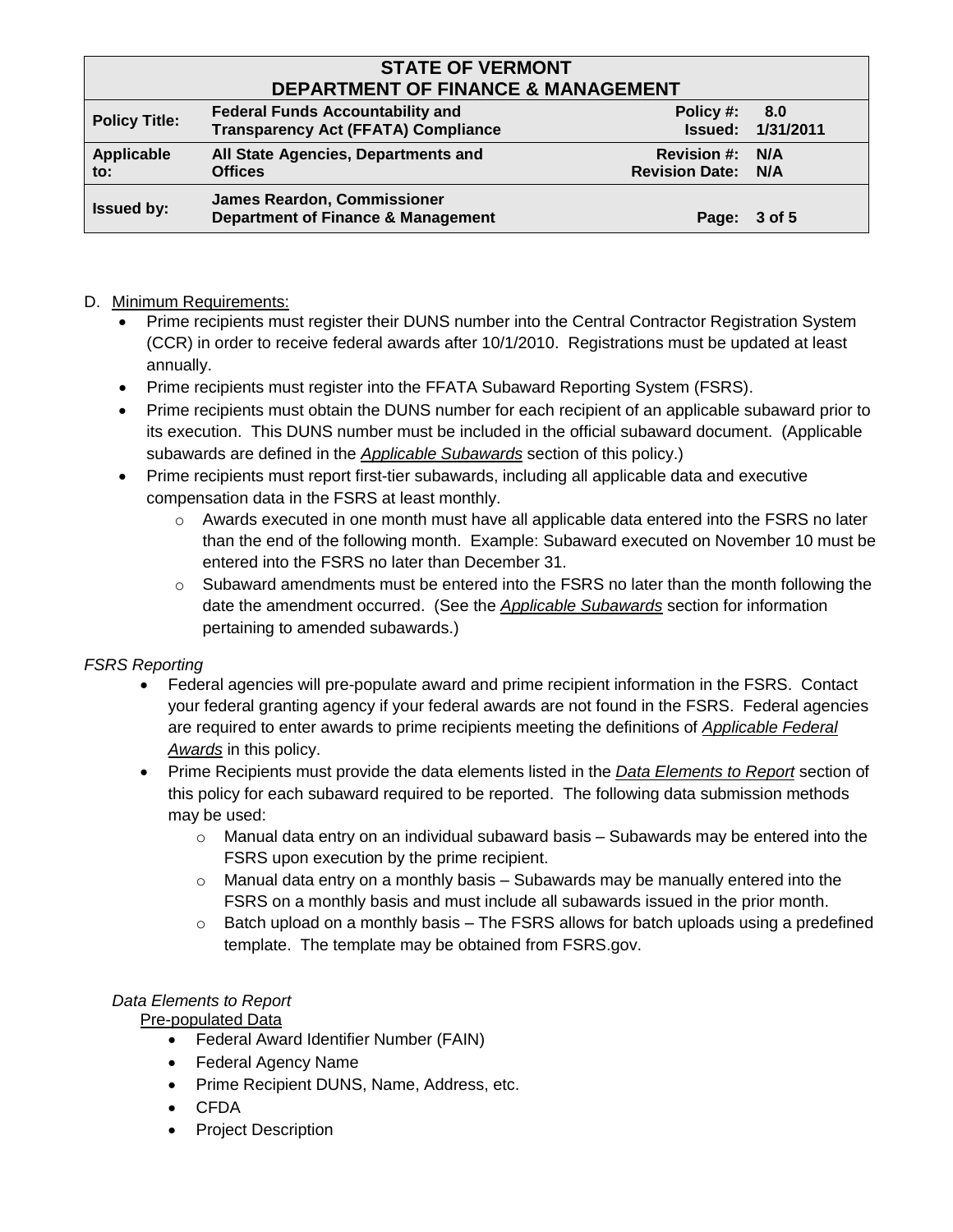# **STATE OF VERMONT DEPARTMENT OF FINANCE & MANAGEMENT**

| PELANTMENT VE FINANVE & MANAVEMENT |                                                                                       |                                              |                                 |
|------------------------------------|---------------------------------------------------------------------------------------|----------------------------------------------|---------------------------------|
| <b>Policy Title:</b>               | <b>Federal Funds Accountability and</b><br><b>Transparency Act (FFATA) Compliance</b> | Policy #:                                    | 8.0<br><b>Issued: 1/31/2011</b> |
| Applicable<br>to:                  | All State Agencies, Departments and<br><b>Offices</b>                                 | Revision #: N/A<br><b>Revision Date: N/A</b> |                                 |
| <b>Issued by:</b>                  | <b>James Reardon, Commissioner</b><br><b>Department of Finance &amp; Management</b>   | Page: 4 of 5                                 |                                 |

- Amount
- Award Date

### Data Entered by Prime Recipient

- DUNS number of first tier recipient
- Name of the first tier recipient (Will be pre-populated if recipient is registered in CCR.)
- First tier recipient address (Will be pre-populated if recipient is registered in CCR.)
- Amount of the subaward
- Subaward Date
- Principal place of performance (address of the primary site where work will be performed).
- Subaward number (this must match the award or contract number entered in VISION.)
- Names and total compensation of the five most highly compensated officers are required only when:
	- o The entity received 80% or more of its annual gross income from federal awards **and**
	- o The entity received \$25,000,000 or more in annual gross revenues **and**
	- $\circ$  This information is not already available through filings with the SEC or Federal Form 990
- Subaward Description

### *Best Practices & Recommendations*

- $\triangleright$  It is recommended that agencies and departments develop processes to allow for entry of their subawards into the FSRS at the same time that they complete their VISION grant entry. This will require a minimum amount of handling of grant award documents and will help to ensure that entries are entered into both systems as required.
- $\triangleright$  Queries of VISION subaward data (contracts and grants) should be run periodically and compared to FSRS subaward data to verify accuracy and completeness.

### E. Related Regulations:

FFATA requirements and information pertaining to FSRS reporting can be found on the FSRS website at [www.fsrs.gov.](http://www.fsrs.gov/) The FSRS system is accessed from this website and it also contains links to federal regulations and OMB guidance, an extensive FAQ section, and training materials for using the FSRS.

The FAR Interim Final Rule implementing requirements for reporting associated with Federal contracts, pursuant to the Transparency Act is available at [http://www.regulations.gov/#!documentDetail;D=FAR-2010-](http://www.regulations.gov/#!documentDetail;D=FAR-2010-0093-0001) [0093-0001.](http://www.regulations.gov/#!documentDetail;D=FAR-2010-0093-0001)

### F. Monitoring:

The Department of Finance & Management will monitor compliance with this policy on an ongoing basis.